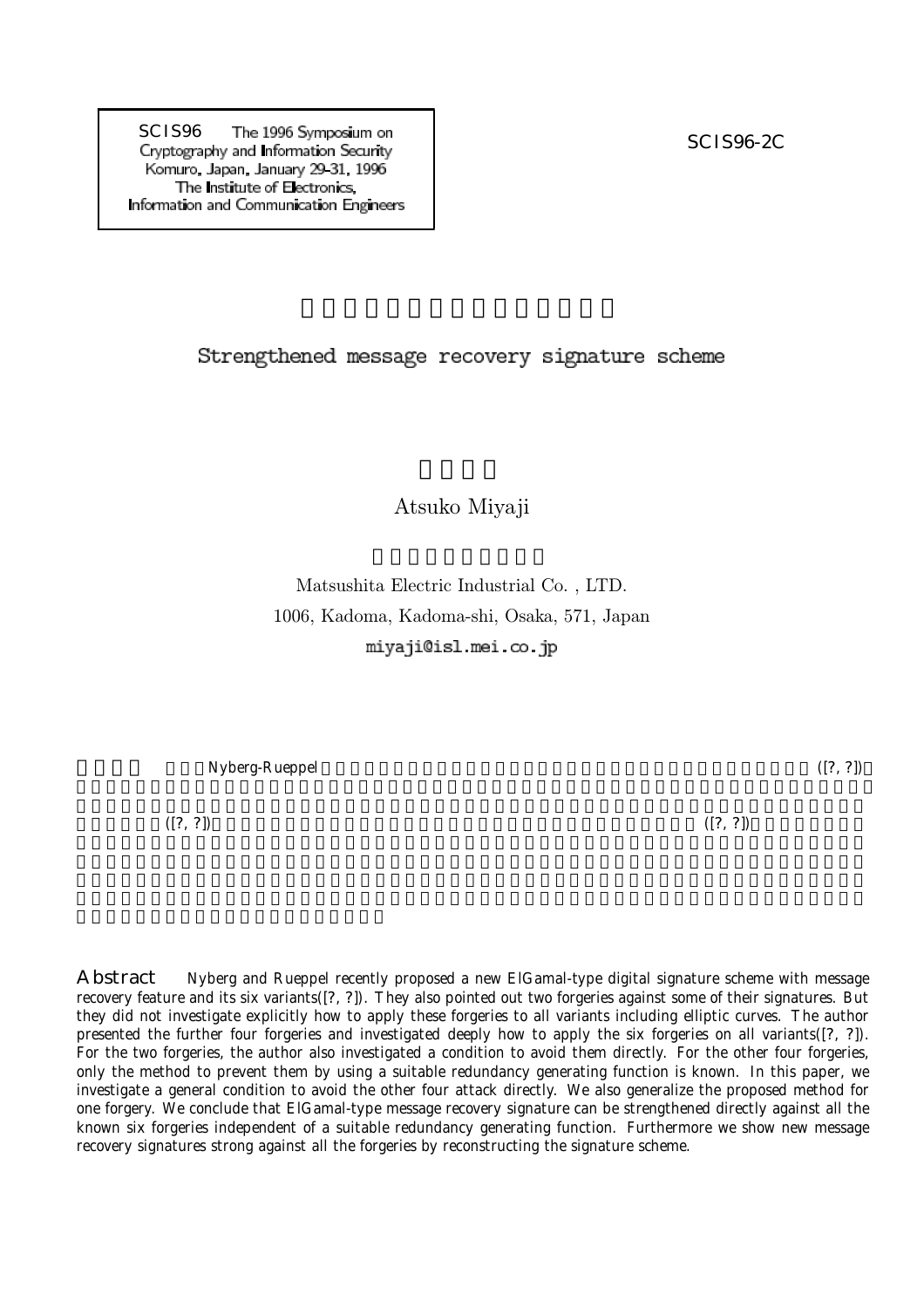## 1 Introduction

The RSA signature  $\lceil 2 \rceil$ , which is based on the difficulty of factoring, has a message recovery feature. On the other hand, the ElGamal signature  $(2)$  and its six variants  $(2, 2)$ , which are based on the difficulty of the discrete logarithm problem, do not have a message recovery feature. Here we call them EG-signatures. Recently Nyberg and Rueppel proposed a method to add the message recovery feature to all EG-signatures ([?, ?]). The Nyberg-Rueppel's signatures can achieve the authenticated key exchange in one pass transaction.

The message recovery signatures can prevent forgeries indirectly by using a suitable redundancy generating function such that any forged message does not contain the redundancy. Therefore the complexity of redundancy should be determined by what forgeries are known. A typical example([?]) for a redundancy generating function is rather complicated, which mainly aims at RSA-signature: avoiding attacks by natural products and attacks by natural powers. The amount of sending data with redundancy is at least double the amount of a message. However there has not been such a research that prevents the forgeries directly by reconstructing the signature scheme. Though six forgeries ([?, ?, ?]) for the Nyberg-Rueppel's signatures are known, we can prevent only two of them directly  $([?, ?])$ . Therefore we must use a suitable redundancy generating function to prevent the other four forgeries.

This paper's motivation is: can the ElGamal-type message recovery signature be also strengthened directly against the other four forgeries without depending on redundancy? There are many variants in the ElGamal-type signature([?]). Furthermore the ElGamal-type signature can be defined on an elliptic curve as well( $[?$ ,  $[?]$ ). So can we reconstruct a message recovery signature strong against the forgeries by using such varieties?

This paper analyzes a general condition for avoiding all the other four forgeries. We also generalize further a condition for one forgery, which have been presented in [?]. As a result we conclude that all the six forgeries are caused by the structure of Nyberg-Rueppel's signatures rather than the feature of ElGamal-type digital signature. Furthermore we show two message recovery signatures strong against all the known six forgeries by reconstructing the signature scheme.

This paper is organized as follows. Section?? summarizes the EG-signatures and Nyberg-Rueppel's signatures. Section?? describes the known forgeries against Nyberg-Rueppel's signatures. Section?? analyzes the general condition to avoid the five forgeries including one forgery investigated a little in [?]. Section?? shows the message recovery signature strengthened against all the forgeries.

## 2 Message recovery signature scheme

This section summarizes EG-signatures and Nyberg-Rueppel's signatures which add the message recovery feature to EG-signatures. The Nyberg-Rueppel's signatures are collectively called  $MR(p)$ -signatures in this paper. In any signature schemes, the trusted authority chooses system parameters, that are a large prime p, a large integer factor q of  $p-1$  and an element  $g \in \mathbb{Z}_p^*$  whose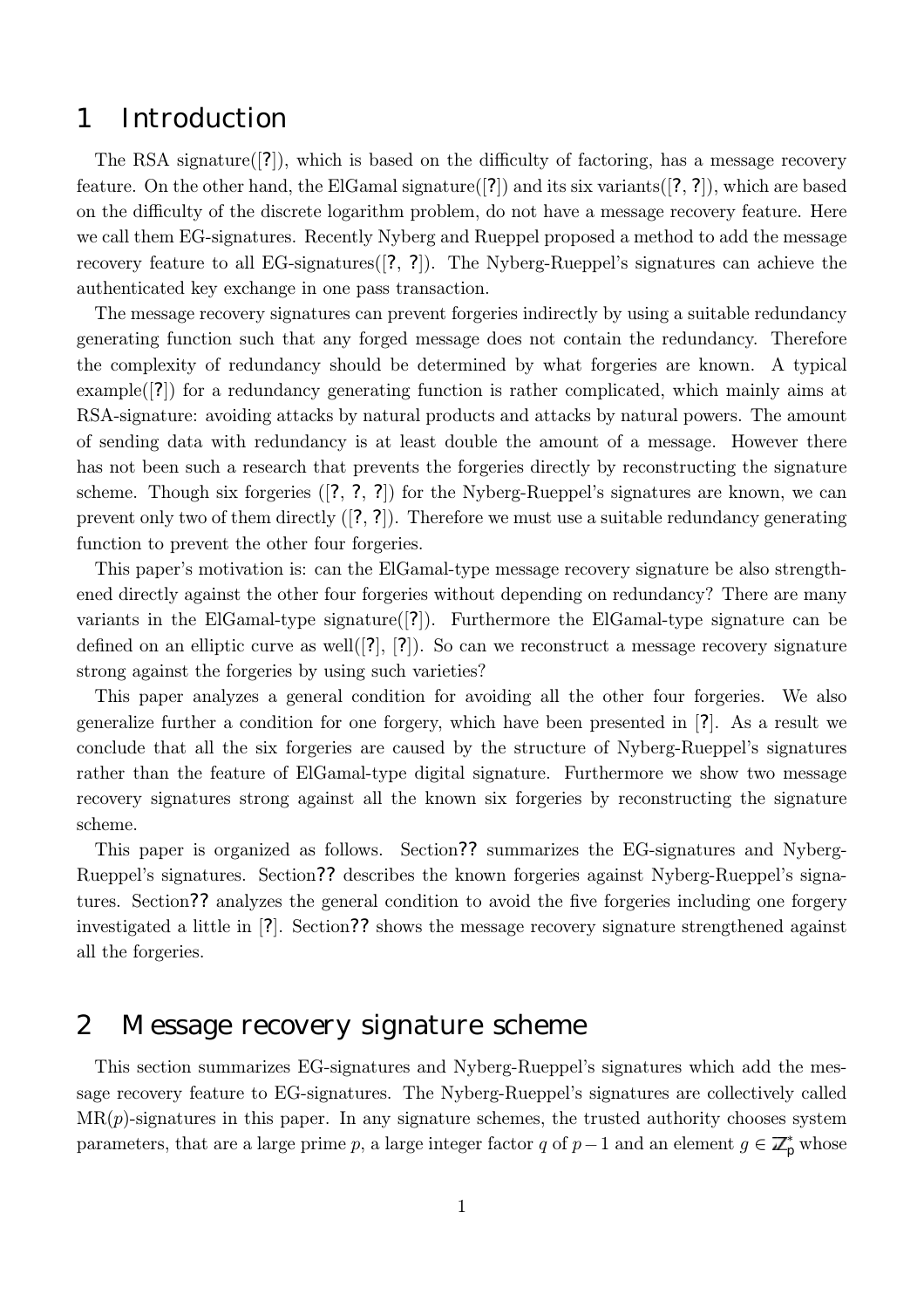order is q. These system parameters are known to all users. The signer Alice has a secret key  $x_A$ and publishes its corresponding public key  $y_A = g^{\chi_A}$ .

#### ElGamal based signature scheme

To sign a message  $m \in \mathbb{Z}_p^*$ , she chooses a random number  $k \in \mathbb{Z}_q$ , and computes  $r_1 = g^k \pmod{p}$ ,  $r'_1 = r_1 \pmod{q}$  and

$$
ak \equiv b + cx_{\mathsf{A}} \pmod{q},\tag{1}
$$

where  $(a, b, c)$  is a permutation of  $(\pm m, \pm r_1', \pm s)$ . Then the triplet  $(m; (r_1, s))$  constitutes the signed message. The signature verification is done by checking the next equation,

$$
r_1^a = g^b y_A^c \pmod{p}.
$$
 (2)

### Message recovery signature scheme

 $MR(p)$ -signatures can be derived from EG-signatures by adding the message-mask equation (??) and replacing m (resp.  $r'_1$ ) by 1 (resp.  $r'_2$ ) in Equation (??). To sign a message  $m \in \mathbb{Z}_p^*$ , she chooses a random number  $k \in \mathbb{Z}_q$ , and computes

$$
r_1 = g^k \pmod{p} \tag{3}
$$

$$
r_2 = mr_1^{-1} \pmod{p} \tag{4}
$$

$$
r'_2 = r_2 \pmod{q}
$$

$$
ak \equiv b + cx_A \pmod{q},\tag{5}
$$

where  $(a, b, c)$  is a permutation of  $(\pm 1, \pm r_2', \pm s)$ . Then the signature is given by  $(r_2, s)$ . The message can be recovered by computing a recovery equation

$$
m = g^{\mathsf{b/a}} y_{\mathsf{A}}^{\mathsf{c/a}} r_2 \pmod{p} \tag{6}
$$

with Alice's public key  $y_A$ . The verification of the signature needs further steps that add redundancy to the message before it is signed and that check the redundancy after recovery. The signature equation (??) leads to the following six equations if we neglect the  $\pm$  signs.

| $(S1)$ sk |         | $\equiv 1 + r'_2 x_A$                      | (mod q) |
|-----------|---------|--------------------------------------------|---------|
| (S2)      | $r'_2k$ | $\equiv$ 1 + SX <sub>A</sub>               | (mod q) |
| (S3)      | k.      | $\equiv$ S + $\Gamma'_2$ X <sub>A</sub>    | (mod q) |
| (S4)      | sk      | $\equiv$ r' <sub>2</sub> + x <sub>A</sub>  | (mod q) |
| (S5)      | $r'_2k$ | $\equiv$ S + X <sub>A</sub>                | (mod q) |
| (S6)      | k.      | $\equiv$ r' <sub>2</sub> + SX <sub>A</sub> | (mod q) |

The ElGamal-type signatures can be constructed in other groups, as long as the discrete logarithm problem (DLP) is hard. So all the six  $MR(p)$ -signatures can be also constructed on an elliptic curve, which are called  $MRE(p)$ -signatures in this paper. In  $MRE(p)$ -signatures, the system parameters are: an elliptic curve  $E/\mathbb{F}_p$ , a basepoint  $G \in E(\mathbb{F}_p)$  and the order q of G. The signer Alice has a secret key  $x_A$  and publishes the corresponding public key  $Y_A = x_A G$ . Alice's procedure to make a signature on  $m \in \mathbb{Z}_p^*$  is done in the same way as  $MR(p)$ -signatures except for Equations  $(??)$  and  $(??)$ , where these are changed to:

$$
R_1 = kG,\t\t(7)
$$

$$
r_2 = m x (R_1)^{-1} \pmod{p}, \tag{8}
$$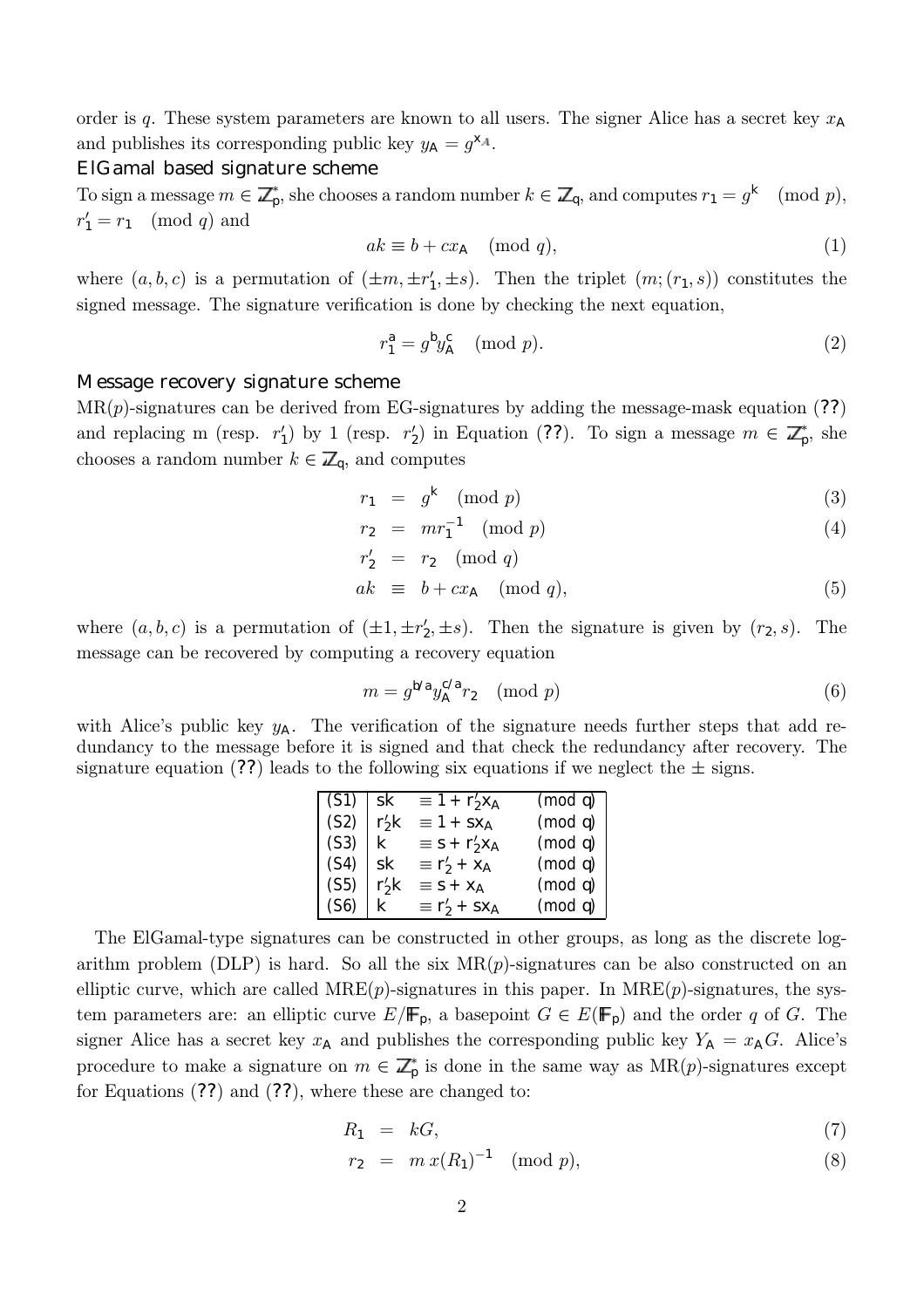respectively. Here  $x(R_1)$  denotes the x-coordinate of  $R_1$  and Equation (??) is computed in E. Also in MRE(p)-signatures, the signature is given by  $(r_2, s)$ . The message can be recovered by computing  $m = x \frac{b}{a}G + \frac{c}{a}Y_A$   $r_2$  (mod p), where  $\frac{b}{a}G + \frac{c}{a}Y_A$  is computed in E. Note that the signature equations of  $MR(p)$ -signatures and  $MRE(p)$ -signatures are the same whereas the message-mask equations are different each other.

# 3 Forgeries against  $MR(p)$ -signatures

Two types of forgery against  $MR(p)$ -signatures are presented in [?], which are called the recoveryequation attack using the basepoint "q" and the signature-equation attack using q. The author presents further four forgeries against  $MR(p)$ -signatures, which are called the recovery-equation attack using Alice's public key " $y_A$ ", the redundancy attack, the signature-equation attack using  $y_A$ , and the homomorphism attack([?, ?]). The recovery-equation attack using  $y_A$  and the signature-equation attack using  $y_A$  are constructed as well by changing the function of g in each attack presented in [?] to  $y_A$ . For simplicity, this section summarizes the main four forgeries against the scheme (S3).

First forgery can compute a signature  $(r_2, s)$  on a message of the form  $m = M y_{\mathsf{A}}^{\mathsf{e}}$  for any chosen  $M \in \mathbb{Z}_p^*$  without ever seeing any signature and Alice's secret key.

## The recovery-equation attack using  $y_A$

- 1. chooses  $\forall U, V \in \mathbb{Z}_q$  and  $\forall M \in \mathbb{Z}_p^*$ , and sets  $r_2 = M y_{\mathsf{A}}^{\mathsf{U}} g^{\mathsf{V}}$  (mod p)
- 2. sets  $s = -V$  and  $e = r'_2 + U \pmod{q}$
- 3. sends  $(r_2, s)$  as a signature on  $m = My^e_A$ .

We see that  $(r_2, s)$  is a valid signature on m since

$$
g^{s} y_{\mathsf{A}}^{r_2^0} r_2 = g^{-V} y_{\mathsf{A}}^{r_2^0} M y_{\mathsf{A}}^{\mathsf{U}} g^{\mathsf{V}} = M y_{\mathsf{A}}^{\mathsf{e}} = m \pmod{p}.
$$

Next two forgeries assume the scenario of a known-message attack: a forger gets Alice's signature  $(r_2, s)$  for a message m. Then the forger can compute a signature  $(\tilde{r_2}, \tilde{s})$  for a message  $\tilde{m}$  without the knowledge of Alice's secret key.

### The redundancy attack

- 1. computes  $mr_2^{-1} = r_1 (= g^k) \pmod{p}$ .
- 2. chooses any number  $n \in \mathbb{Z}_p$  such that  $\tilde{r}_2 = r_2' + nq \neq r_2$ . (There are  $\lfloor p/q \rfloor$  variants.)
- 3. sets a message  $\tilde{m} = r_1 \tilde{r_2} \pmod{p}$  and  $\tilde{s} = s$ .
- 4. sends  $(\tilde{r}_2, \tilde{s})$  as a signature of  $\tilde{m}$ .

We see that  $(\tilde{r}_2, \tilde{s})$  is a valid signature for  $\tilde{m}$  since

$$
g^{\tilde{S}}y_A^{\tilde{r}_2^0}\tilde{r}_2 = g^S y_A^{\Gamma_2^0}\tilde{r}_2 = r_1 \tilde{r}_2 = \tilde{m} \pmod{p}.
$$

## The signature-equation attack using  $y_A$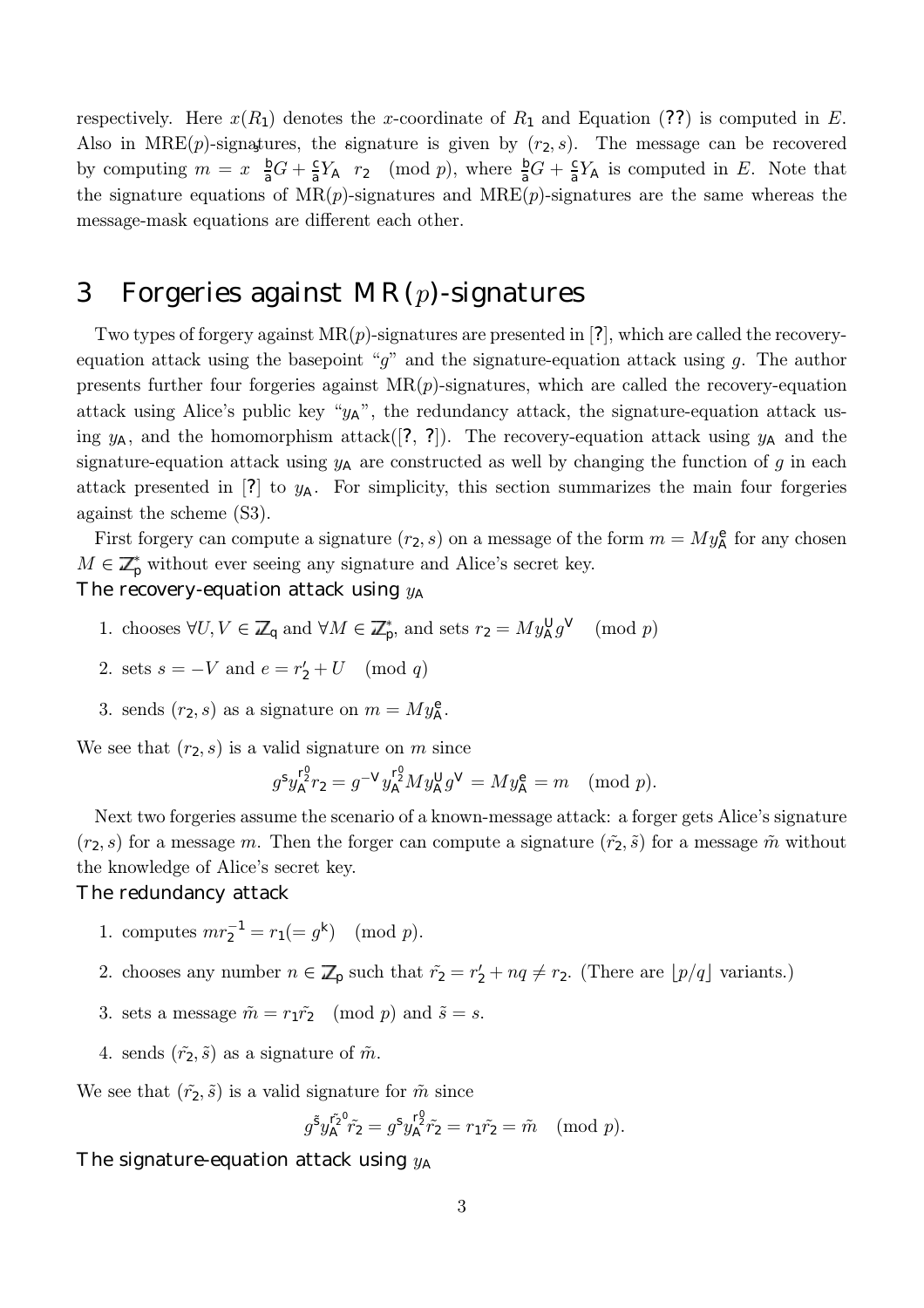- 1. sets  $\tilde{r}_1 = g^s y_A^{r_2^n n} (= r_1 y_A^{-n} = g^{k n \times A})$  (mod p) for  $\forall n \in \mathbb{Z}_q \{0\}$ . (There are  $q-1$  variants.)
- 2. sets  $\tilde{r}_2 = r_2' n \pmod{q}$ ,  $\tilde{s} = s$  and a message  $\tilde{m} = \tilde{r}_1 \tilde{r}_2 \pmod{p}$ ,
- 3. sends  $(\tilde{r}_2, \tilde{s})$  as a signature of  $\tilde{m}$ .

We see that  $(\tilde{r}_2, \tilde{s})$  is a valid signature of  $\tilde{m}$  since

$$
g^5 y_A^{\tilde{r}_2} \tilde{r}_2 = g^5 y_A^{\tilde{r}_2 - n} \tilde{r}_2 = \tilde{r}_1 \tilde{r}_2 = \tilde{m} \pmod{p}.
$$

These three forgeries cannot control the forged message. The next attack can compute a signature  $(\tilde{r}_2, \tilde{s})$  for any message  $\tilde{m}$  by assuming one chosen-message attack scenario: a forger can get Alice's signature  $(r_2, s)$  on one message  $m \in {\{\tilde{m}g^{-n}|n \in \mathbb{Z}_{q}\} - {\{\tilde{m}}\}.$  For simplicity we set the chosen-message  $m = \tilde{m}g$ .

### The homomorphism attack

- 1. sets  $\tilde{r}_2 = r_2$  and  $\tilde{s} = s 1$ .
- 2. sends  $(\tilde{r}_2, \tilde{s})$  as a signature of  $\tilde{m}$ .

We see that  $(\tilde{r}_2, \tilde{s})$  is a valid signature on  $\tilde{m}$  since

$$
g^5 y_A^{\bar{r}_2^0} \tilde{r}_2 = g^{s-1} y_A^{\bar{r}_2^0} r_2 = m g^{-1} = \tilde{m} \pmod{p}.
$$

The homomorphism attack is the chosen-message attack scenario of the signature-equation attack using g or  $y_A$ . But all cases of applying the signature-equation attack on  $MR(p)$ -signatures are not necessarily used in the homomorphism attack. The reason will be analyzed in the next section.

The above discussion applied four attacks only on scheme  $(S3)$  in  $MR(p)$ -signatures. From [?, ?], we get Table?? that shows strongness of each signature against each forgery, where "††" denotes strong and "†" denotes almost strong, "–" denotes vulnerable. For the meaning of "almost strong", we refer the reader to [?].

For the two attacks, the redundancy attack and the homomorphism attack, the condition to avoid them was investigated in [?, ?]. In the next section, we will analyze the condition to avoid the other four attacks. We will also investigate deeply the condition for the homomorphism attack.

|                              | $\overline{\text{MR}}(p)$ -signatures |         |        |     |        | MRE(p)-signatures |    |    |         |      |         |      |
|------------------------------|---------------------------------------|---------|--------|-----|--------|-------------------|----|----|---------|------|---------|------|
|                              | S                                     |         | ' 35 ، | 54) | .S5    | 56)               |    | SZ | აა      | 54   | 55      | (S6) |
| recovery-equation attack: g  |                                       |         | ++     |     |        |                   | ⊹⊹ |    | ᆠᆠ      | ᆠ    | nis ais |      |
| УА                           |                                       | sis sis |        |     |        | -- --             | ᅩᆚ | ᅩ  | ---     | -1-4 | ᆠ       | ᆠ    |
| redundancy attack            |                                       |         |        |     |        |                   |    |    |         |      |         |      |
| signature-equation attack: g |                                       |         | _      |     |        |                   |    |    |         |      |         |      |
| ` y <sub>A</sub>             |                                       |         |        |     | ala al |                   |    |    |         |      | ala al  |      |
| homomorphism attack          | ᆠ                                     |         |        |     |        |                   |    |    | علم علم | ک ک  |         |      |

1: Strongness of MR $(p)$ - and MRE $(p)$ -signatures against forgeries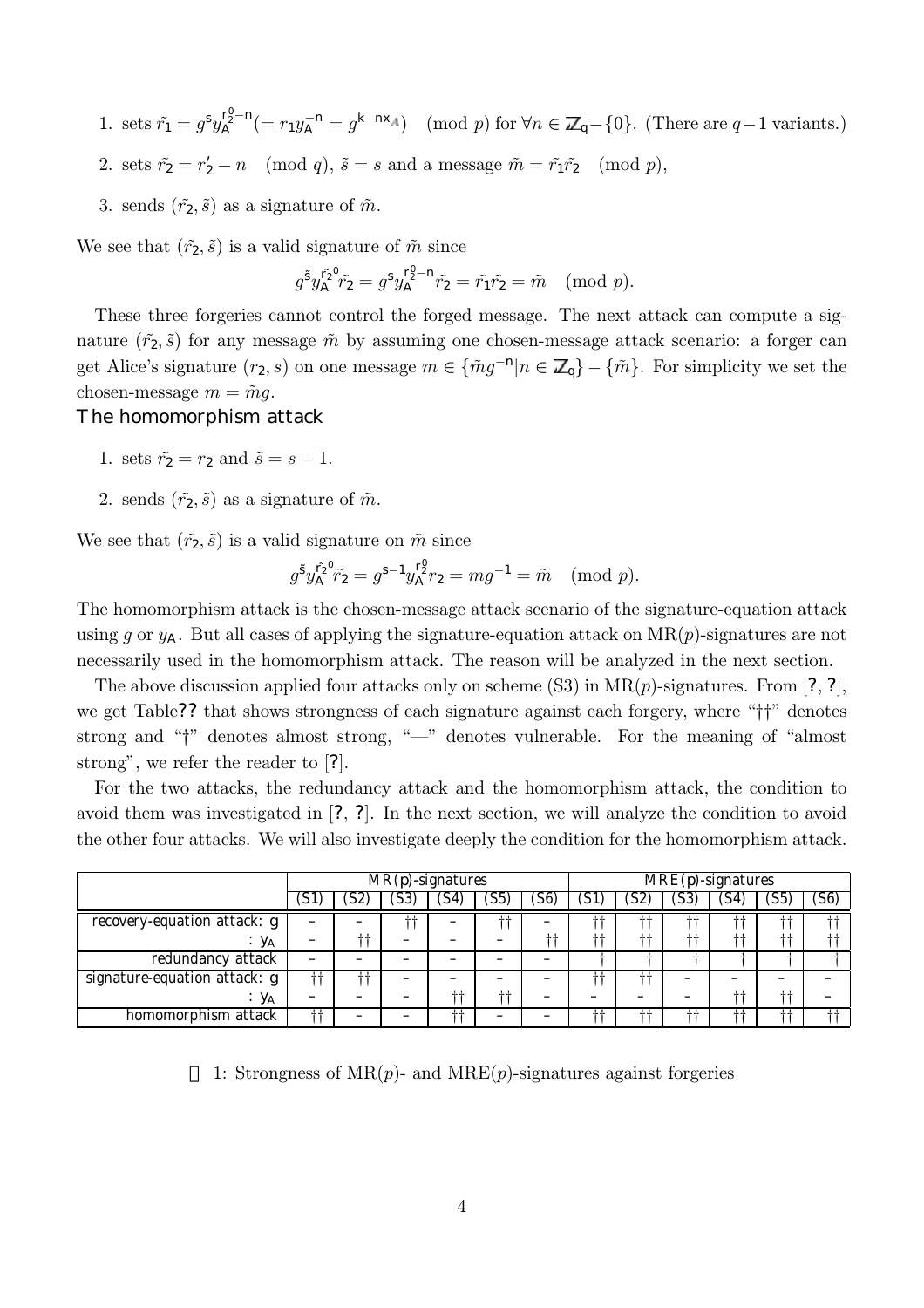## 4 Analyze the condition of forgery

This section describes how to improve the signature equation (??) and the message-mask equation (??) in order to avoid the five attacks, the recovery-equation attack g and  $y_A$ , the signatureequation attack  $g$  and  $y_A$ , and the homomorphism attack.

## 4.1 Recovery-equation attack

Table?? says that all  $MR(p)$ -signatures are vulnerable to the recovery-equation attack either using g or  $y_A$  whereas all MRE(p)-signatures are strong against the attacks both using g and  $y_A$ . The result of the attack using g on  $MR(p)$ -signatures are shown in [?]. The other results are shown in [?, ?]. But the condition on the attack has not been investigated. The following discussion first analyzes the condition on the recovery-equation attack and next shows why  $MR(p)$ -signatures are vulnerable whereas  $MRE(p)$ -signatures are strong against the attack.

For simplicity we deal with the attack using  $y_A$ . From the recovery equation (??), if a forger find a set of solutions of three variables  $(r_2, s, e)$  for a chosen  $M \in \mathbb{Z}_p^*$  that satisfy

$$
r_2 = (My_{\mathsf{A}}^{\mathsf{e}})g^{-\mathsf{b/a}}y_{\mathsf{A}}^{-\mathsf{c/a}},\tag{9}
$$

then  $(r_2, s)$  is a valid signature on a special from  $m = Mg^e$ . For this special form, solving (??) can be reduced to solving the next simultaneous equations for two variables  $(s, e)$ ,

$$
\begin{aligned}\n\text{(} & U &= -b/a \pmod{q} \\
\text{(} & V &= e - c/a \pmod{q}\n\end{aligned} \tag{10}
$$

by setting  $r_2 = Mg^{\text{U}}y_A^{\text{V}}$  for any chosen  $U, V \in \mathbb{Z}_q$ . Since  $(a, b, c)$  are represented by  $r_2$  and s, the solutions of (??) always exist except for a special case such that the former equation of (??) does not include s. But such a special case can be easily excluded by using  $g^e$  instead of  $y^e_A$ . Thus all  $MR(p)$ -signatures are vulnerable to this attack using  $y_A$  or g.

Next we investigate how to change the message-mask equation (??), which determines the recovery-equation (??), so that solving (??) can not be reduced to solving (??). First we change Equation (??) to

$$
r_2 = f(r_1, m) \pmod{p},\tag{11}
$$

where  $f: \mathbb{Z}_p \times \mathbb{Z}_p \longrightarrow \mathbb{Z}_p$  is a map, known to all users, with the following feature: m is computed by  $m = f^{-1}(r_1, r_2)$ . Here Equation (??) can be changed from Equation (??) to

$$
r_2 = f(g^{-b/a}y_A^{-c/a}, m). \tag{12}
$$

The recovery-equation attack forges a special-form message with e-powers of g or  $y_A$  by solving the simultaneous equation (??). From the above discussion, the recovery-equation attack succeeds if and only if solving  $(?)$  is reduced to solving  $(?)$  for such a special-form m. Therefore the map f must be chosen as follows.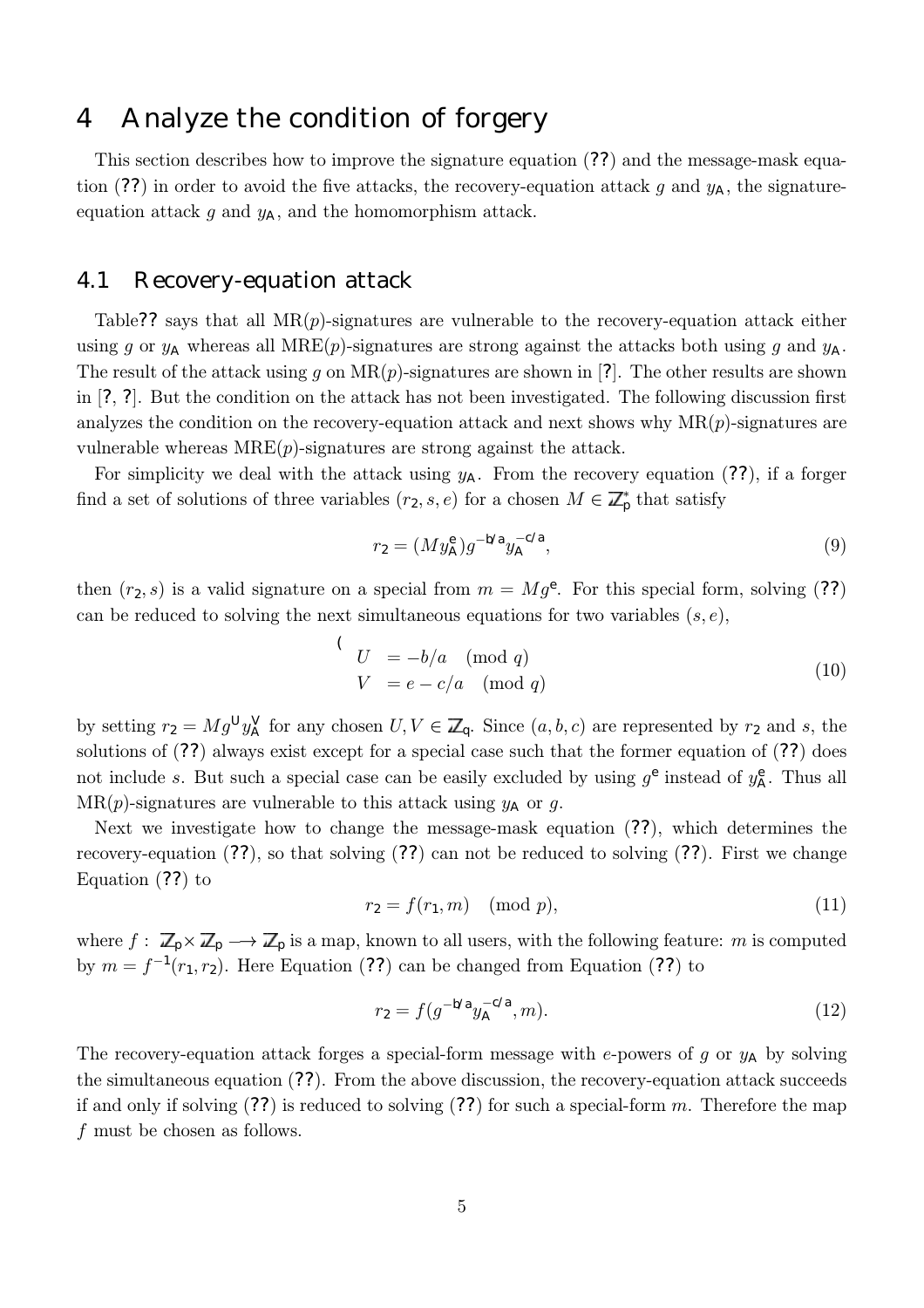**Theorem 1** The recovery-equation attack is invalid for the DLP-based message recovery signature with a new message-mask equation  $(??)$  if and only if two algebraic relations  $(??)$  are derived from  $r_2 = f(g^{-b/a}y_A^{-c/a}, mg^e)$  nor  $r_2 = f(g^{-b/a}y_A^{-c/a}, my_A^e)$ 

Let us describe the above map f concretely. We set  $f(r_1, m) = mf_1(r_1)^{-1}$ , where  $f_1$  is a map from  $\mathbb{Z}_p$  to  $\mathbb{Z}_p$ . Namely we change Equation (??) to

$$
r_2 = mf_1(r_1)^{-1}.\tag{13}
$$

Then the recovery-equation attack forges a special-form message  $Mf_1(y_A^e)$  by deriving the simultaneous equation (??) from

$$
r_2 = M f_1(y^{\rm e}_{\rm A}) / f_1(g^{\rm b/a} y^{\rm c/a}_{\rm A}). \tag{14}
$$

What  $f_1$  does lead two algebraic relations on the three exponents e,  $b/a$  and  $c/a$ ? If  $f_1$  is a homomorphism, then Equation (??) is changed to

$$
r_2 = M f_1(g^{-b/a} y_A^{e-c/a}).
$$

So the three exponents e,  $b/a$  and  $c/a$  are converted to two algebraic relations (??). The recoveryequation attack succeeds by first setting  $r_2 = M f_1(g^U y_A^V)$  for any chosen  $U, V \in \mathbb{Z}_q$ , next solving (??). In MR(p)-signatures, we can regard the map  $f_1$  as an identity map, a kind of a homomorphism map. Therefore solving (??) can be reduced to solving (??). In the case of the attack using  $g$ , Equation (??) is as follows,

$$
r_2 = M f_1(g^e) / f_1(g^{b/a} y_A^{c/a}), \tag{15}
$$

where  $m = Mf(g<sup>e</sup>)$ . The above discussion is summarized as follows.

**Corollary 1** If  $f_1$  is a homomorphism map, then the three exponents e,  $b/a$  and  $c/a$  of both (??) and (??) are converted to two algebraic relations. Therefore the DLP-based message recovery signature with such a message-mask equation  $(??)$  is vulnerable to the recovery-equation attack.

From Corollary??, we would call the property that two algebraic relations are derived from Equation (??) or (??) as a homomorphism-like property. So we must choose  $f_1$  that does not have a homomorphism-like property. Here we show each example of  $f$  and  $f_1$ .

**Example 1** Define a map  $f : \mathbb{Z}_p \times \mathbb{Z}_p \longrightarrow \mathbb{Z}_p ((x, y) \longrightarrow x + y)$ . Then two algebraic relations among e,  $b/a$  and  $c/a$  cannot be derive from

$$
r_2 = g^{\mathsf{b/a}} y_{\mathsf{A}}^{\mathsf{c/a}} + M y_{\mathsf{A}}^{\mathsf{e}}.
$$

The same also holds in the case of  $Mg^e$ . Therefore the recovery equation attack is invalid.

**Example 2** Define a map 
$$
f_1: \mathbb{Z}_p \longrightarrow \mathbb{Z}_p
$$
  $(x \longrightarrow x + g)$ . Then Equation (??) is  

$$
r_2 = M(y^e_A + g)/(g^{b/a}y^{c/a}_A + g).
$$

From the above equation, two algebraic relations among e,  $b/a$  and  $c/a$  can not be derived. The same also holds in Equation  $(??)$ . Therefore the recovery-equation attack is invalid.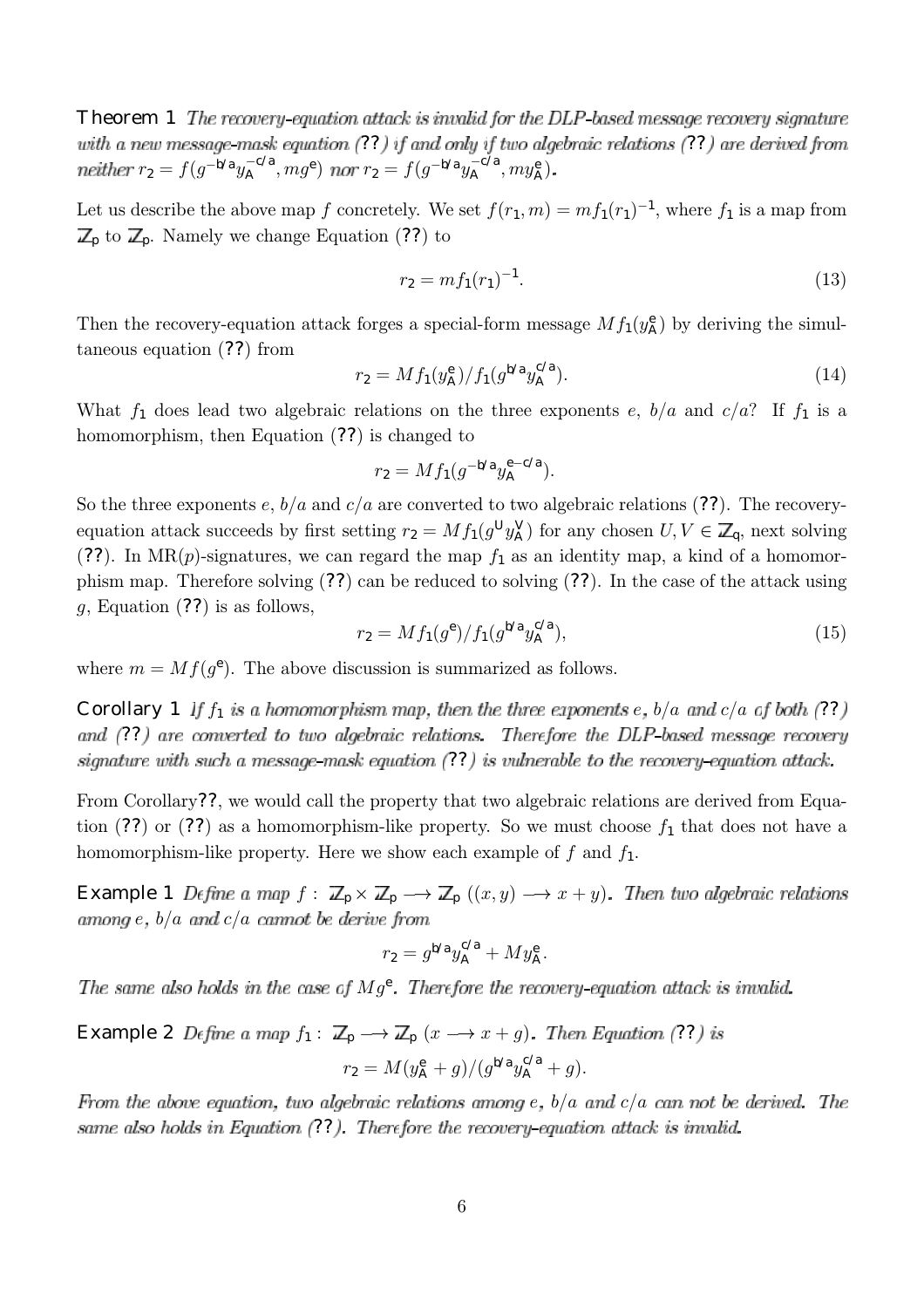As for  $MRE(p)$ -signatures, the message-mask equation (??) is different from  $MR(p)$ -signatures. In fact, Equation (??) is equal to the case that the map  $f_1$  in Equation (??) is the x-coordinate function of an elliptic curve. The x-coordinate function on  $E$ , whatever an elliptic curve  $E$  is chosen, has not homomorphism-like property: since Equation (??) is represented as

$$
r_2 = Mx(eG)/x \frac{\tilde{A}}{a}G + \frac{c}{a}Y_A ,
$$

two algebraic relations among  $e, b/a$  and  $c/a$  can not be derived. The same also holds in Equation  $(?)$ . Therefore all  $MRE(p)$ -signatures are strong against the recovery-equation attack.

## 4.2 Signature-equation attack

This subsection shows why all  $MR(p)$ - and  $MRE(p)$ -signatures are vulnerable to the signatureequation attack using either g or  $y_A$ . We also show how to avoid this attack.

### The signature-equation attack using the basepoint

Assume that a forger gets Alice's signature  $(r_2, s)$  for a message m in  $MR(p)$ -signatures. Then the forger can always construct a new commitment  $\tilde{r}_1 = r_1/g = g^{k-1}$ . He does not know the correct discrete logarithm of  $\tilde{r}_1$  but more importantly he knows it is equal to the value subtracted by 1 from the discrete logarithm of  $r_1$ . First he converts the signature equation (??) standing for the original  $m(= r_1r_2)$ ,  $r_2$ , s and k to that for the new  $\tilde{m}(= \tilde{r}_1\tilde{r}_2)$ ,  $\tilde{r}_2$ , s and  $k-1$ , maintaining the congruity of the original signature equation: he tries to find  $(\tilde{r}_2, \tilde{s})$  satisfying the following equation,

$$
a(k-1) \equiv (b-a) + cx_A \pmod{q},\tag{16}
$$

where  $(a, b, c)$  is a pre-fixed permutation of  $(1, r'_2, s)$ , and sets  $\tilde{m} = \tilde{r}_1 \tilde{r}_2$ . There exists a set of  $(\tilde{r_2}, \tilde{s})$  satisfying (??) if and only if  $(a, b - a, c)$  is equal to the pre-fixed permutation of  $(1, \tilde{r_2}', \tilde{s})$ : either  $\tilde{r}_2$  or  $\tilde{s}$  must be kept the same as the original  $r_2$  or s since the two coefficients a and c are fixed. Therefore we see that the signature-equation attack succeeds if and only if we use the schemes of  $b = s$  or  $b = r'_2$  in Equation (??): schemes (S3) and (S5), or (S4) and (S6) respectively. In scheme (S3) (resp. (S5)), a forger can generate the signature  $(\tilde{r}_2, \tilde{s})$  by setting  $\tilde{r}_2 = r_2$  and  $\tilde{s} = s - 1$  (resp.  $\tilde{s} = s - r_2'$ ) for  $\tilde{m} = \tilde{r_1} \tilde{r_2} = (r_1/g)r_2 = m/g$ . In scheme (S4) (resp. (S6)), he can generate the signature  $(\tilde{r_2}, \tilde{s})$  on  $\tilde{m} = \tilde{r_1}\tilde{r_2}$  by setting  $\tilde{s} = s$  and  $\tilde{r_2} \equiv r_2' - s \pmod{q}$  (resp.  $\tilde{r}_2 \equiv r_2' - 1 \pmod{q}$ . Note that, only in the schemes of setting  $\tilde{r}_2 = r_2$  (i.e. (S3) and (S5)),  $\tilde{m}$ is represented by  $m$  and a known parameter,  $q$ .

### The signature-equation attack using Alice's public key

The above attack uses a basepoint g in order to modify the original commitment  $r_1 = g^k$ . Considering the signature equation (??), a forger can construct a different commitment  $\tilde{r}_1 = r_1/y_A = g^{k-X_A}$ by Alice's public key  $y_A$ . The following discussion is almost the same as the above attack using g: first he converts Equation(??) standing for the original  $m(=r_1r_2)$ ,  $r_2$ , s and k to that for the new  $\tilde{m} (= \tilde{r}_1 \tilde{r}_2), \tilde{r}_2, \tilde{s}$  and  $k - x_A$ , namely tries to find  $(\tilde{r}_2, \tilde{s})$  satisfying the following equation,

$$
a(k - x_{\mathsf{A}}) \equiv b + (c - a)x_{\mathsf{A}} \pmod{q},\tag{17}
$$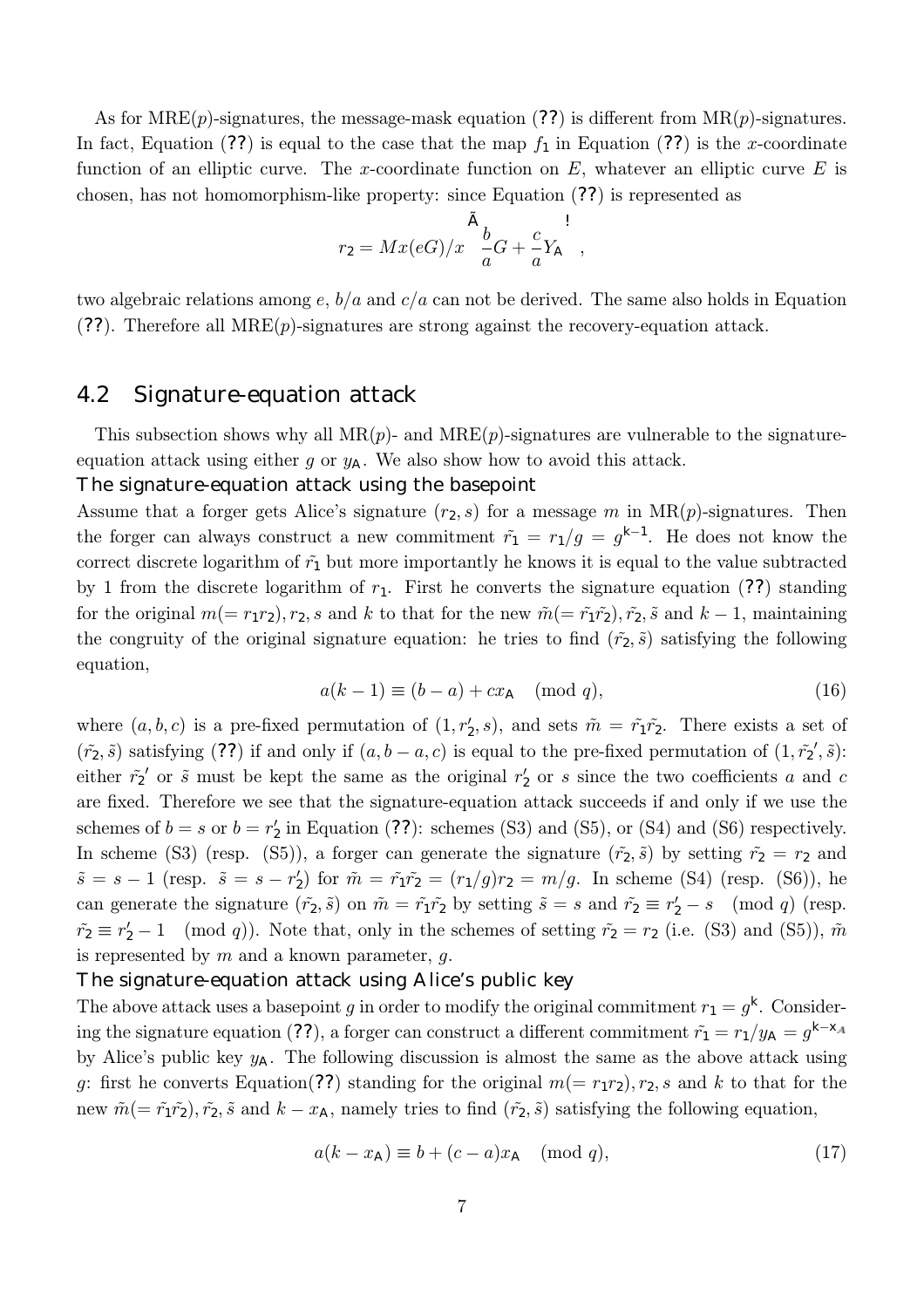where  $(a, b, c)$  is a pre-fixed permutation of  $(1, r'_2, s)$  and  $(a, b, c - a)$  is the pre-fixed permutation of  $(1, \tilde{r_2}', \tilde{s})$ , and next sets  $\tilde{m} = \tilde{r_1}\tilde{r_2}$ . Therefore the signature-equation attack using  $y_A$  succeeds if and only if we use the schemes of  $c = s$  or  $c = r'_2$  in Equation (??): schemes (S2) and (S6), or (S1) and (S3) respectively. In scheme (S2) (resp. (S6)), he can generate the signature  $(\tilde{r}_2, \tilde{s})$  by setting  $\tilde{r}_2 = r_2$  and  $\tilde{s} = s - r'_2$  (resp.  $\tilde{s} = s - 1$ ) for  $\tilde{m} = \tilde{r}_1 \tilde{r}_2 = (r_1/y_A)r_2 = m/y_A$ . In scheme (S1) (resp. (S3)), he can generate the signature  $(\tilde{r}_2, \tilde{s})$  on  $\tilde{m} = \tilde{r}_1 \tilde{r}_2$  by setting  $\tilde{s} = s$  and  $\tilde{r}_2 \equiv r_2' - s$ (mod q) (resp.  $\tilde{r}_2 \equiv r_2' - 1 \pmod{q}$ ). Note that, in the same way as the attack using g, only in the schemes of setting  $\tilde{r}_2 = r_2$  (i.e. (S2) and (S6)),  $\tilde{m}$  is represented by m and a known parameter,  $y_A$ .

As for  $MRE(p)$ -signatures, the same discussion as  $MR(p)$ -signatures holds since this attack requires only the feature of the signature equation.

The necessary and sufficient condition for the signature-equation attack is that a forger can construct the signature equation standing for a new commitment  $\tilde{r}_1 = r_1/g$  or  $r_1/y_A$  by converting the original signature equation while maintaining its congruity. This condition is that a set of coefficients  $(a, b, c)$  in the signature equation (??) satisfies (??) or (??). Thus the cases that  $(a, b, c)$  is a permutation of  $(1, r'_2, s)$  (i.e. all MR(p)-signatures) are vulnerable to this attack. In order to find the coefficients strong against the signature-equation attack, let us re-define  $(a, b, c) = (h_a(r'_2, s, 1), h_b(r'_2, s, 1), h_c(r'_2, s, 1))$  in Equation (??), where  $h_a, h_b$ , and  $h_c$  are suitable maps from  $\mathbb{Z}_q \times \mathbb{Z}_q \times \mathbb{Z}_q$  to  $\mathbb{Z}_q$  such that s can be computed in (??). Then these discussion are generally summarized in the next theorem.

**Theorem 2** The signature-equation attack is invalid for the DLP based message recovery signa- $(a, b, c) = (h_a(r'_2, s, 1), h_b(r'_2, s, 1), h_c(r'_2, s, 1))$  in Equation (??) only if for chosen  $r_2$  and s, three maps  $h_a$ ,  $h_b$ , and  $h_c$  satisfy the next two conditions for all but some pre fixed values  $\tilde{r}_2$  and  $\tilde{s}$ :

 $h_a(r'_2, s, 1) = h_a(\tilde{r_2}', \tilde{s}, 1)$  and  $h_c(r'_2, s, 1) = h_c(\tilde{r_2}', \tilde{s}, 1)$ , then  $h_b(r'_2, s, 1) - h_a(r'_2, s, 1) \neq$  $h_b(\tilde{r_2}',\tilde{s},1)$  (avoiding Equation (??)  $h_a(r'_2, s, 1) = h_a(\tilde{r_2}', \tilde{s}, 1)$  and  $h_b(r'_2, s, 1) = h_b(\tilde{r_2}', \tilde{s}, 1)$ , then  $h_c(r'_2, s, 1) - h_a(r'_2, s, 1) \neq$ 

 $h_{\rm c}(\tilde{r_2}',\tilde{s},1)$  (avoiding Equation (??)

Here "some pre-fixed values  $\tilde{r}_2$  and  $\tilde{s}$ " means trivial cases such that the signature-equation attack succeeds if and only if  $\tilde{r}_2' = r_2' = 0$  like the next Example??. Here we show one example.

**Example 3** Set  $h_b(r'_2, s, 1) = r'_2 + s + 1$  and a coefficient  $(a, b, c) = (r'_2, h_b(r'_2, s, 1), s)$ signature equation is as follows,

$$
r_2' k \equiv (r_2' + s + 1) + sx_{\mathsf{A}} \pmod{q}.
$$
 (18)

 $\tilde{s} = s$  and  $\tilde{r_2}' = r_2' = 0$  $r'_2 \in \mathbb{Z}_q$  to  $\mathbb{Z}_q - \{0\}$ 

In the same way as Example??, any permutation of  $(a, b, c) = (r'_2, r'_2 + s + 1, s)$  can avoid the signature-equation attack by excepting each trivial case. Example?? is the optimal case since the signature generation does not need inversions by precomputing  $\frac{1}{x+1}$ .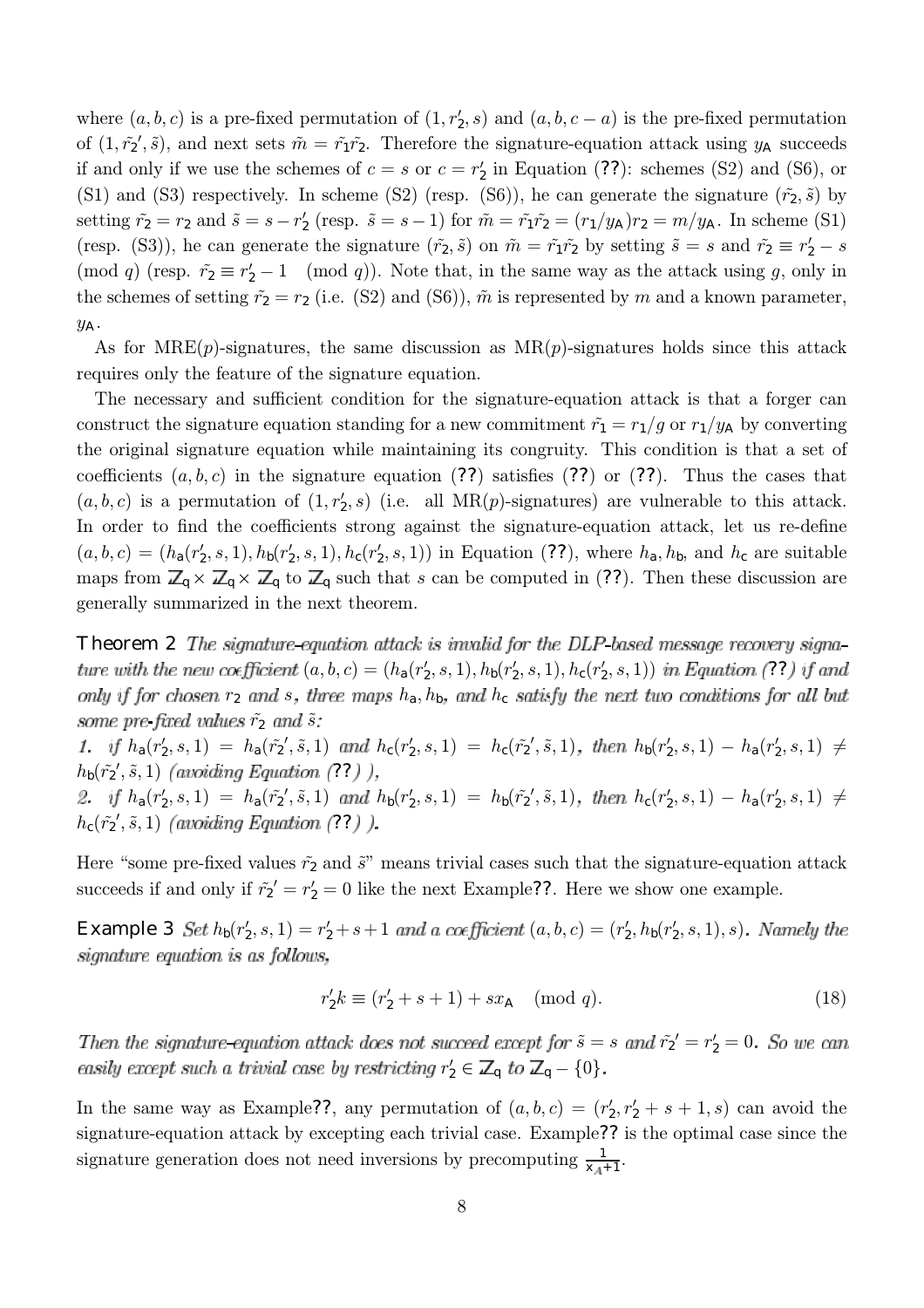## 4.3 Homomorphism attack

The homomorphism attack extends the idea of the signature-equation attack to forge any message. Table?? shows that all MR(p)-signatures  $(S1)∼(S6)$  are not necessarily vulnerable to the homomorphism attack though all of them are vulnerable to the signature-equation attack using g or y<sub>A</sub>. This subsection deals with the cases (S1)∼(S6) in MR(p)-signatures. We investigate why some cases are extended to the homomorphism attack and how to avoid the homomorphism attack in such cases.

The signature-equation attack is extended to the homomorphism attack if and only if the forged  $\tilde{m}$  by the signature-equation attack can be represented only by an original m and a known parameter like g or  $y_A$ . In fact, only in such a case, a suitable chosen-message for an intentional message can be constructed. In Section??, we have seen that in schemes (S2), (S3), (S5), and (S6) the message  $\tilde{m}$  forged by either the signature-equation attack using g or  $y_A$  depends only on a message m and known parameters, whereas in schemes (S1) and (S4)  $\tilde{m}$  depends both on m and the signature  $(r_2, s)$  by using any signature-equation attack. So the homomorphism attack is serious only in the cases of  $(S2)$ ,  $(S3)$ ,  $(S5)$  and  $(S6)$ .

The condition for the homomorphism attack is more explicitly written as follows: the forged message  $\tilde{m}$  by the signature-equation attack is represented, using Equation (??), as

$$
\tilde{m}(=\tilde{r}_1\tilde{r}_2)=\exists\varphi(m,g,p,q,y_A),\tag{19}
$$

where  $\varphi$  is a suitable function to  $\mathbb{Z}_p$  such that  $m = \varphi^{-1}(\tilde{m}, g, p, q, y_\mathsf{A})$  exists. This means that  $\tilde{m}$ is independent of the parameters  $k$ ,  $r_2$  and s which the signer Alice can take arbitrarily. Then a chosen-message m for an intentional message  $\tilde{m}$  can be defined as  $m = \varphi^{-1}(\tilde{m}, g, p, q, y_A)$ .

Let us improve Equation (??) so that  $\tilde{m}$  is not denoted by  $\exists \varphi$  in Equation (??). We change Equation (??) to (??) in Section??. In Equation (??), the relation between m and  $\tilde{m}$  forged by the signature-equation attack is represented as the following equation

$$
\tilde{m} = f^{-1}(\tilde{r}_1, r_2) = \int_{f^{-1}(g^{k-1}, r_2)}^{f^{-1}(g^{k-1}, r_2)} = mf^{-1}(g^k g^{-1}, r_2) / f^{-1}(g^k, r_2) \quad \text{(if the attack using } g)
$$
\n
$$
f^{-1}(g^{k-1}, r_2) = mf^{-1}(g^k g_A^{-1}, r_2) / f^{-1}(g^k, r_2) \quad \text{(if the attack using } g_A)
$$
\n
$$
\tag{20}
$$

From the above discussion, the condition on  $f$  to avoid the homomorphism attack is as follows.

**Theorem 3** The homomorphism attack is invalid for the DLP based message recovery signature if the signature-equation attack does not work for it (i.e. if it satisfies Theorem??), or if the term k or  $r_2$  in Equation (??) is not cancelled with a new message-mask equation (??).

Let us describe the above map f concretely by using  $f_1$  of Equation (??). Then the relation between  $m$  and  $\tilde{m}$  forged by the signature-equation attack is represented as the following equation

$$
\tilde{m} = f_1(\tilde{r}_1)r_2 = \int_{f_1(g^{k-1})r_2}^{f_1(g^{k-1})r_2} = mf_1(g^kg^{-1})/f_1(g^k)
$$
 (if the attack using g)  
\n
$$
f_1(g^{k-x_A})r_2 = mf_1(g^kg^{-1})/f_1(g^k)
$$
 (if the attack using  $y_A$ ) (21)

What  $f_1$  does cancel k in Equation (??)? If  $f_1$  is a homomorphism, then the term k is cancelled. So Equation (??) leads  $\tilde{m} = \varphi(m, g, y_\text{A})$  in both cases. We can regard that  $MR(p)$ -signatures use an identity map, a homomorphism map (a vulnerable map) as  $f_1$ . The above discussion is summarized as follows.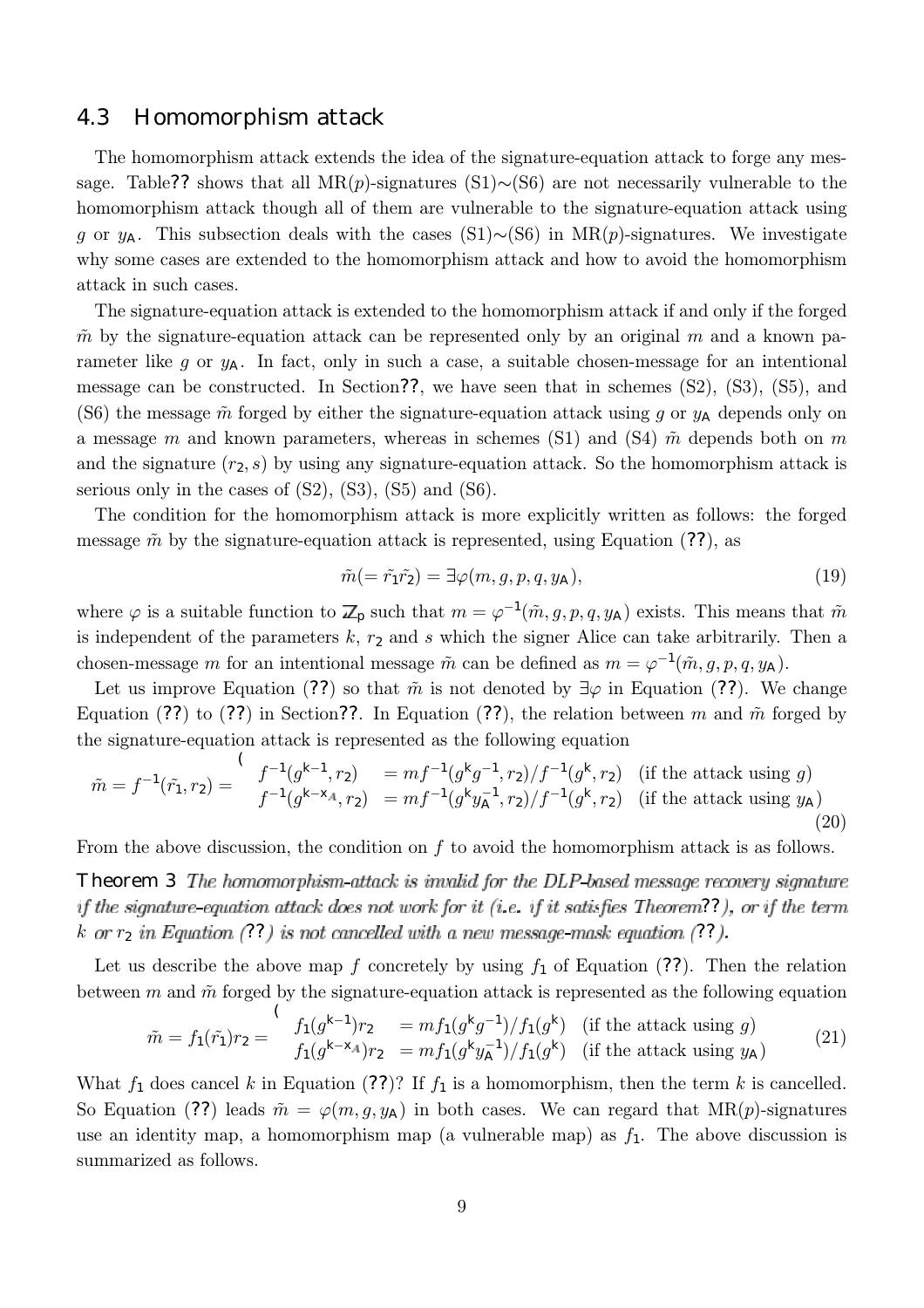Corollary 2 If  $f_1$  is a homomorphism map, the term k in Equation (??) is cancelled in both cases. Therefore the DLP-based message recovery signature with a message-mask equation (??) is vulnerable to the homomorphism attack.

From Corollary??, we would call the property that the term  $k$  in Equation (??) is cancelled as a homomorphism-like property. So we must choose  $f_1$  that does not have a homomorphism-like property. Here we show each example of f and  $f_1$ .

**Example 4** With the same map f defined in Example??, the case using g in Equation (??) is

$$
\tilde{m} = m(g^{k-1} + r_2)/(g^k + r_2).
$$

So neither the term k nor  $r_2$  are cancelled. The same also holds in the case using  $y_A$  in (??). Therefore the homomorphism attack is invalid.

**Example 5** With the same map  $f_1$  defined in Example??, the case using g in Equation (??) is

$$
\tilde{m} = mf_1(g^{k-1})/f_1(g^k) = m(g^{k-1} + g)/(g^k + g) = m(g^{k-2} + 1)/(g^{k-1} + 1).
$$

So the term k is not cancelled. The same also holds in the case using  $y_A$  in (??). Therefore the homomorphism attack is invalid

As for MRE(p)-signatures, the map  $f_1$  in Equation (??) is the x-coordinate function. The x-coordinate function on  $E$ , whatever an elliptic curve  $E$  is chosen, has not homomorphism-like property:

$$
x((k-1)G)/x(kG) = x(kG - G)/x(kG) = \varphi(k, G),
$$

where the term k is not cancelled in  $\varphi$ . Therefore all MRE(p)-signatures are strong against the homomorphism attack.

Note that the signature-equation attack still holds even in the case using the above suitable  $f$ or  $f_1$  unless the signature equation is changed.

# 5 Strengthened message recovery signature

Summarizing the result from Section?? and [?], we show two message recovery signatures strong against all attacks in Section??, while adding a negligible computation amount to  $MR(p)$ signatures.

### Strengthened message recovery signature over  $\mathbb{Z}_p$

The system parameters are: a large prime p, an integer factor  $q \approx p$  of  $p-1$  and an element  $g \in \mathbb{Z}_p^*$  whose order is q. The signer Alice has a secret key  $x_A$  and its corresponding public key  $y_A = g^{\times_A}$ . To sign a message  $m \in \mathbb{Z}_p^*$ , she chooses a random number  $k \in \mathbb{Z}_q$  such that

$$
0 < r_2 < q \quad ([?]),
$$

where for  $r_1 = g^k \pmod{p}$ ,  $r_2$  is set to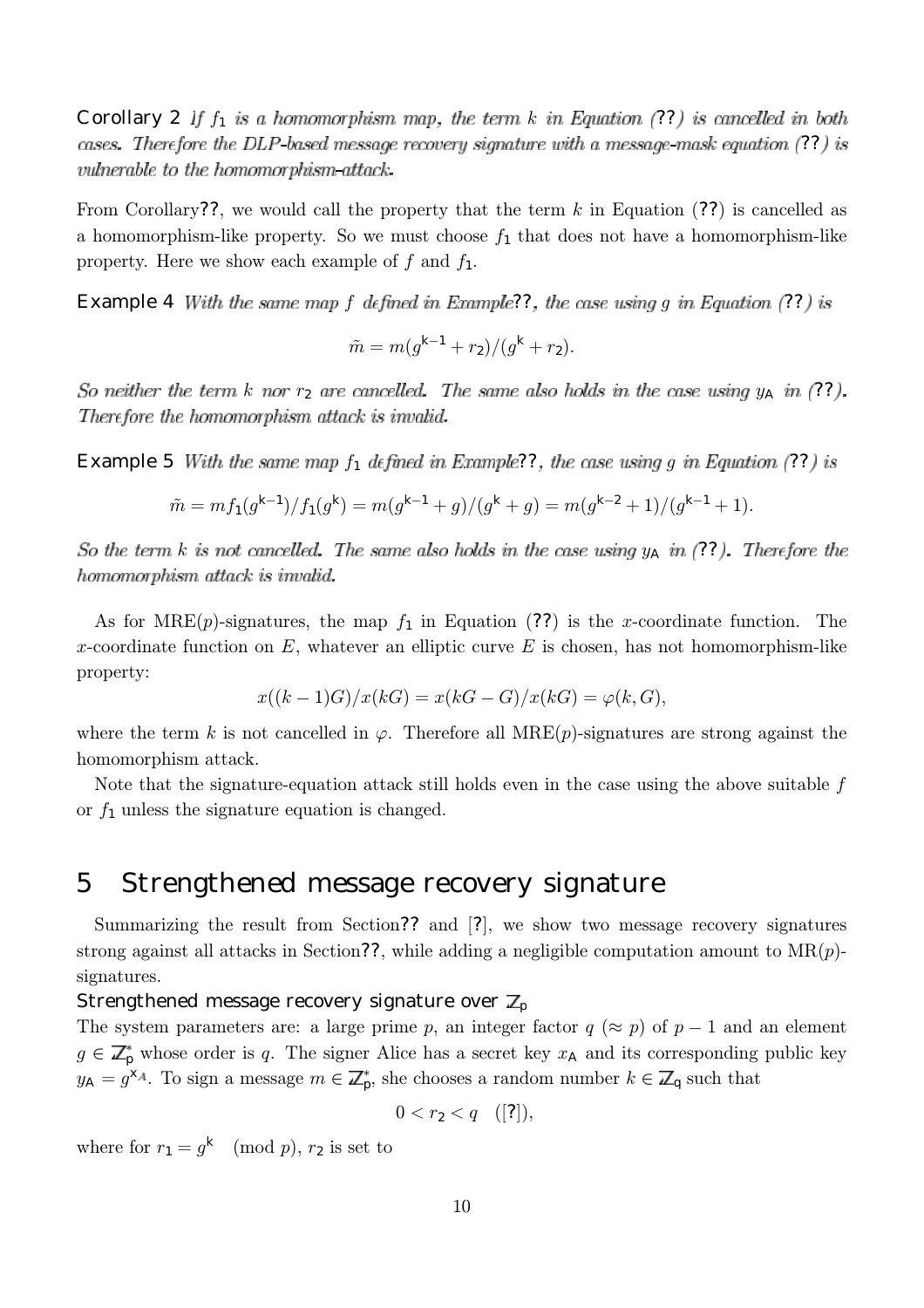$$
r_2 = m(r_1 + g)^{-1} \pmod{p}
$$
 (Theorem**??**).

Then she computes s from

 $r_2k \equiv (1 + r_2 + s) + sx_{\mathsf{A}} \pmod{q}$  (Theorem?? and ??).

The signature is given by  $(r_2, s)$ . The message can be recovered by computing

$$
m = (g^{(1+r_2+s)/r_2}y_A^{s/r_2} + g)r_2 \pmod{p}
$$

with Alice's public key  $y_A$ . Since this signature scheme requires the inversion of elements in  $\mathbb{Z}_q$ , we suggest to use a prime  $q$  in order to avoid the further additional repeated trials of the random parameter k.

### Strengthened message recovery signature over  $E/F_p$

The system parameters are: an elliptic curve  $E/\mathbb{F}_p$  with p-elements, a basepoint  $G \in E(\mathbb{F}_p)$  whose order is  $p$ , where such a basepoint already avoids the redundancy attack. The signer Alice has a secret key  $x_A$  and the corresponding public key  $Y_A = x_A G$ . To sign  $m \in \mathbb{Z}_p^*$ , she chooses a random number  $k \in \mathbb{Z}_p$ , and computes  $R_1 = kG$ ,

$$
r_2 = m x (R_1)^{-1} \pmod{p} \quad \text{(Theorem ??)}.
$$

Then she computes s from

$$
r_2k \equiv (1+r_2+s)+sx_{\mathsf{A}} \pmod{p} \quad (\text{Theorem ?? and ??}).
$$

The signature is given by  $(r_2, s)$ . The message can be recovered by computing

$$
m = x(\frac{1+r_2+s}{r_2}G + \frac{s}{r_2}Y_A)r_2 \pmod{p}.
$$

We see that the latter example using an elliptic curve can avoid all the six attacks only by changing the signature equation without requiring any repeated trial of the random parameter  $k$ , while maintaining the original signature size.

## 6 Conclusion

We have analyzed the reason why  $MR(p)$ -signatures are vulnerable to the five forgeries, the recovery-equation attack g and  $y_A$ , the signature-equation attack g and  $y_A$ , and the homomorphism attack. We have shown that these forgeries result from three weaknesses in  $MR(p)$ -signatures:

1. the signature equations  $(S1) \sim (S6)$ ,

2. two homomorphism-like properties in the message-mask equation (??),

Furthermore we have proved the general theorems to overcome such all weaknesses by reconstructing the signature scheme. We have also shown two strengthened message recovery signatures against all the known six forgeries. Especially the example over an elliptic curve can be strong against all the forgeries only by adding a negligible computation amount to the original scheme, maintaining the original signature size. We have concluded that the DLP-based message recovery signature can be strengthened directly against all the six forgeries.

#### Acknowledgements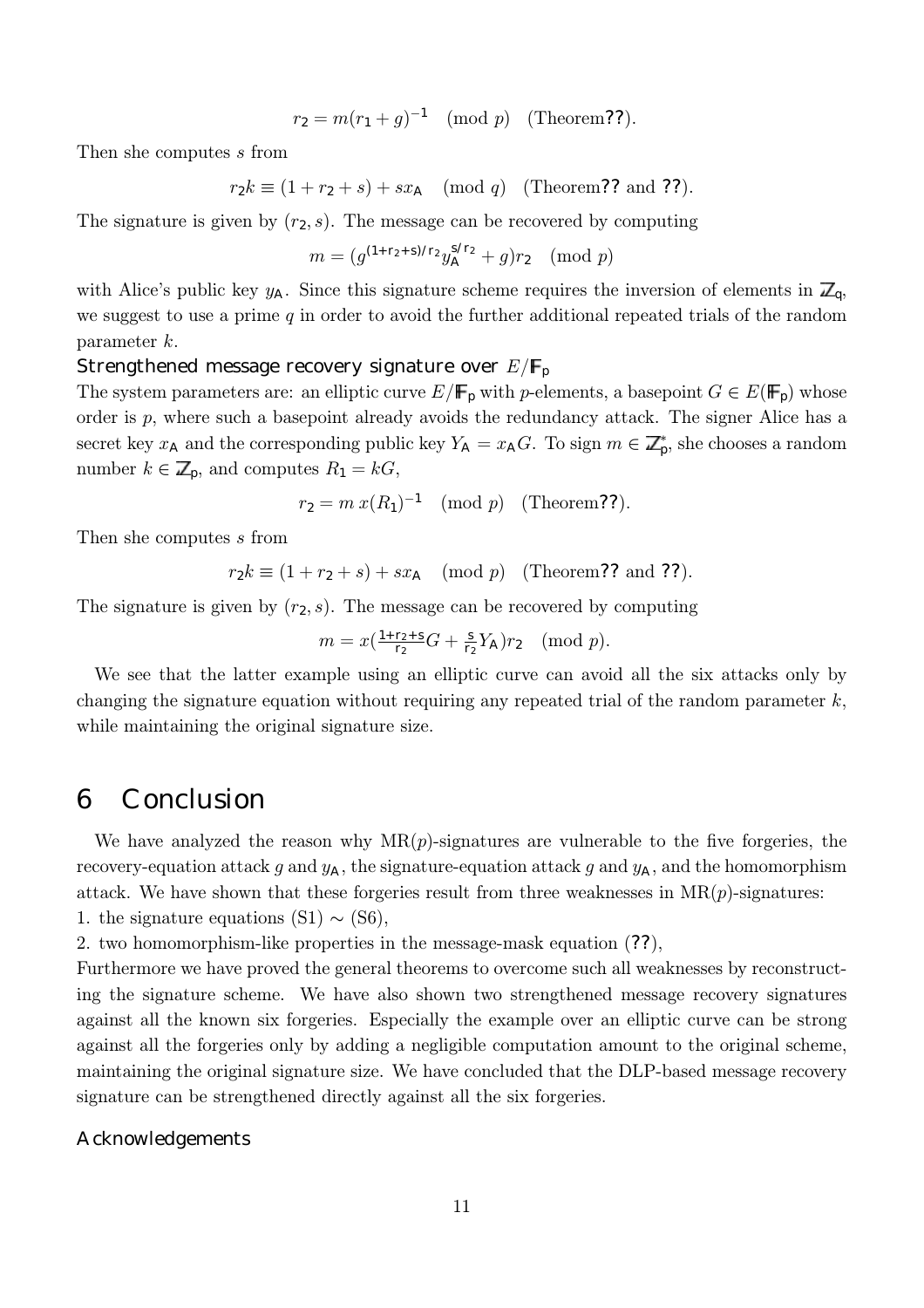The author would like to thank Shunji Harada for helpful conversations. The author wishes to thank Kouichi Sakurai and Shimbo Atsushi for informing me of [?].

- [1] T. ElGamal, "A public key cryptosystem and a signature scheme based on discrete logarithms", *IEEE Trans. Inform. Theory*, Vol. IT-31 (1985), 469-472.
- [2] P. Horster, M. Michels and H. Petersen "Meta-Message Recovery and Meta-Blind signature schemes based on the discrete logarithm problem and their applications", *Advances* in Cryptology Proceedings of Asiacrypt'94, Lecture Notes in Computer Science, 917(1995), Springer-Verlag, 224-237.
- [3] ISO/IEC 9796, Information technology-Security techniques- Digital signature scheme giving message recovery.
- [4] N. Koblitz, "Elliptic curve cryptosystems", *Mathematics of Computation*, 48(1987), 203-209.
- [5] A. Menezes, T. Okamoto and S. Vanstone, "Reducing elliptic curve logarithms to logarithms in a finite field", Proceedings of the 22nd Annual ACM Symposium on the Theory of Computing, 80-89, 1991.
- [6] V. S. Miller, "Use of elliptic curves in cryptography", Advances in Cryptology-Proceedings of , Lecture Notes in Computer Science, 218(1986), Springer-Verlag, 417-426.
- [7] A. Miyaji, "On ordinary elliptic curves", Advances in Cryptology Proceedings of ASI- $ACRYPT'91$ , Lecture Notes in Computer Science, **739**(1993), Springer-Verlag, 460-469.
- [8] A. Miyaji, "Weakness in message recovery signature schemes based on discrete logarithm problems 1", IEICE Japan Tech. Rep., ISEC95-7, 1995.
- [9] A. Miyaji, "Weakness in message recovery signature schemes based on discrete logarithm problems 2", *IEICE Japan Tech. Rep.*, ISEC95-12, 1995.
- [10] "Proposed federal information processing standard for digital signature standard (DSS)", Federal Register, v. 56, n. 169, 30 Aug 1991, 42980-42982.
- [11] K. Nyberg and R. A. Rueppel "A new signature scheme based on the DSA giving message recovery", Proceedings of 1st ACM Conference on Computer and Communications Security. 1993.
- [12] K. Nyberg and R. A. Rueppel "Message recovery for signature schemes based on the discrete logarithm problem", *Advances in Cryptology Proceedings of Eurocrypt'94*, Lecture Notes in Computer Science, 950(1995), Springer-Verlag, 182-193.